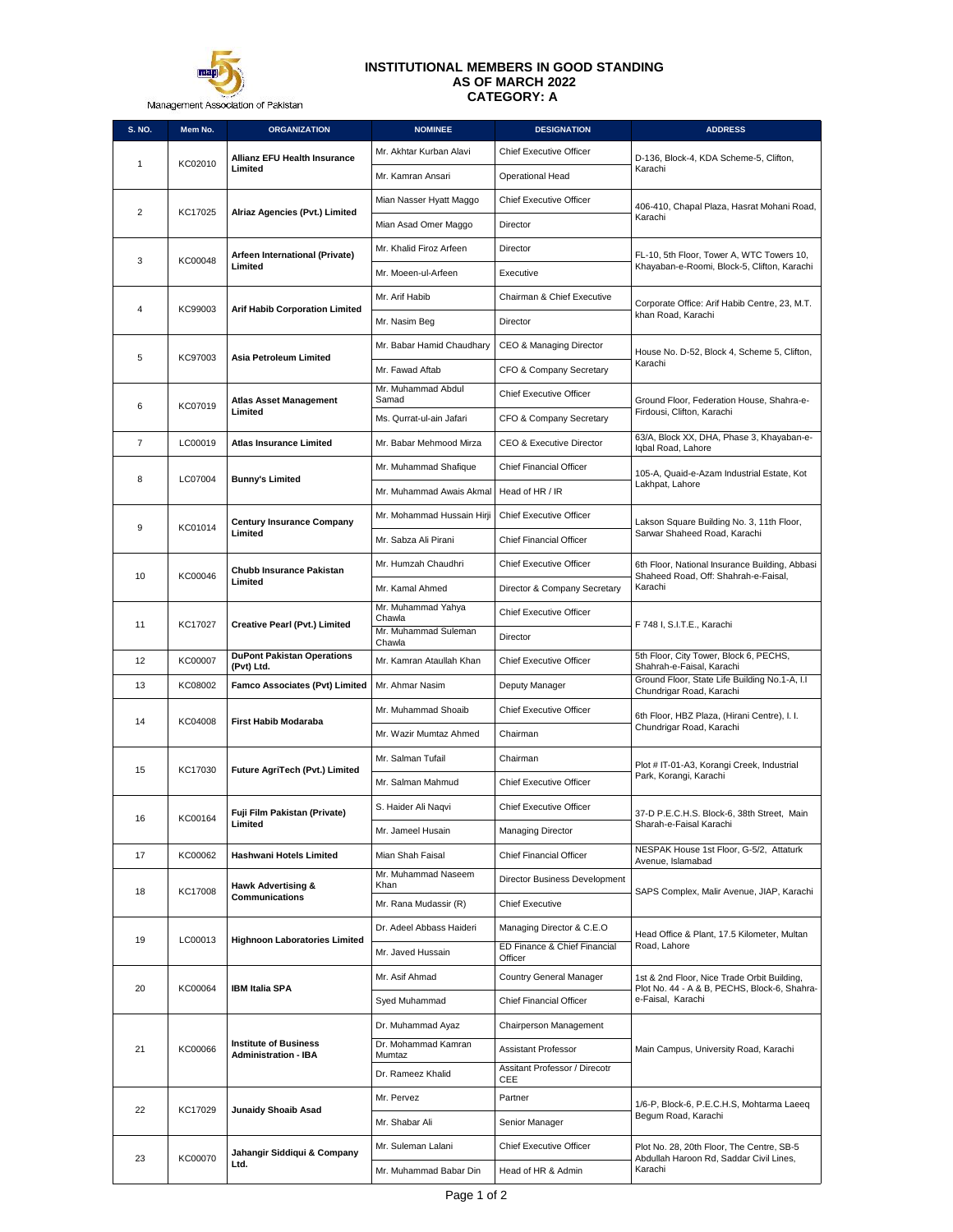| <b>S. NO.</b> | Mem No. | <b>ORGANIZATION</b>                                             | <b>NOMINEE</b>                     | <b>DESIGNATION</b>                                          | <b>ADDRESS</b>                                                                               |
|---------------|---------|-----------------------------------------------------------------|------------------------------------|-------------------------------------------------------------|----------------------------------------------------------------------------------------------|
|               |         | Kohinoor Soap & Detergent                                       | Mr. Aslam Allawala                 | Director & C.E.O                                            |                                                                                              |
| 24            | KC00071 | (Private) Ltd.                                                  | Mr. Yousuf Allawala                | Director                                                    | Tibet Center, M. A. Jinnah Road, Karachi                                                     |
|               |         |                                                                 | Mr. Khalid Rauf                    | <b>Chief Executive Officer</b>                              | R-Centre, 159, Bangalore Town, Shahrah-e-                                                    |
| 25            | KC00087 | Lowe & Rauf (Private) Limited                                   | Mr. Aamir Khwaja                   | <b>Chief Operating Officer</b>                              | Faisal, Karachi                                                                              |
|               |         | <b>Malik Auto &amp; Agricultural</b>                            | Mr. Iftikhar Ali Malik             | <b>Managing Director</b>                                    |                                                                                              |
| 26            | LC08007 | <b>Industries Limited</b>                                       | Chaudhary Noor Hussain             | General Manager Finance                                     | 80, Badami Bagh, P.O.Box No. 465, Lahore                                                     |
|               |         |                                                                 | Ms. Tehmina Siddiqi                | Director                                                    |                                                                                              |
| 27            | KC06018 | <b>Manhattan Communications</b><br>(Private) Limited            | Mr. Fahd Khan                      | Director                                                    | Manhattan Center, 6-A / 45, D.C.H.S., Dr.<br>Mahmood Hussain Road, Karachi                   |
|               |         |                                                                 | Mr. Saqib Saleem                   | <b>Chief Executive Officer</b>                              |                                                                                              |
| 28            | KC02003 | <b>MCB-Arif Habib Savings and</b><br><b>Investments Limited</b> | Mr. Asif Mehdi Rizvi               | <b>Chief Operating Officer</b>                              | Adamjee House, MCB-AH Savings, 2nd Floor,<br>I.I Chundrigar Rd, Seari Quarters, Karachi      |
|               |         |                                                                 | Mr. Mohammed Ebrahim               | <b>Chief Executive Officer</b>                              |                                                                                              |
| 29            | KC00162 | <b>Mehran Sugar Mills Limited</b>                               | Hasham<br>Mr. Ahmed Ebrahim Hasham | <b>Managing Director</b>                                    | 14th Floor, Dolmen City Executive Tower,<br>Marine Drive, Block 4, Clifton, Karachi          |
|               |         |                                                                 | S. M. Irfan Aqeel                  | Chief Executive Officer                                     |                                                                                              |
| 30            | LC00017 | <b>Millat Tractors Limited</b>                                  |                                    |                                                             | G.P.O. Box No. 12023, 8.8 KM, Sheikhupura<br>Road, Shahdara, Lahore                          |
|               |         |                                                                 | Mr. Laeeg Uddin Ansari             | Director                                                    |                                                                                              |
| 31            | KC06008 | <b>National Clearing Company of</b><br><b>Pakistan Limited</b>  | Mr. Muhammad Lukman                | <b>Chief Executive Officer</b><br>Chief Financial Officer & | 8th Floor, Pakistan Stock Exchange Building,<br>Stock Exchange Road, Off: I. I. Chundrigar   |
|               |         |                                                                 | Mr. Imran Ahmed Khan               | <b>Company Secretary</b>                                    | Road, Karachi                                                                                |
| 32            | KC06009 | <b>NBP Fund Management Limited</b>                              | Dr. Amjad Waheed                   | <b>Chief Executive Officer</b><br>Chief Financial Officer & | 7th Floor Clifton Diamond Building, Block No.<br>4, Scheme No, 5, Clifton, Karachi           |
|               |         |                                                                 | Mr. Muhammad Murtaza Ali           | <b>Company Secretary</b>                                    |                                                                                              |
| 33            | KC00081 | <b>OLP Financial Services Pakistan</b>                          | Mr. Shaheen Amin                   | <b>Chief Executive Officer</b>                              | OLP Building, Plot No. 16, Sector No. 24,                                                    |
|               |         | Limited.                                                        | Mr. Ramon Alfrey                   | Chief Financial Officer                                     | Korangi Industrial Area, Karachi                                                             |
| 34            | KC02018 | <b>OLP Modaraba</b>                                             | Mr. Raheel Q. Ahmad                | Managing Director & C.E.O                                   | 601, 6th Floor, Syedna Taher Saifuddin,<br>Memorial Trust Building, Beaumont Road,           |
|               |         | Mr. Muhammad Siddique                                           | <b>Chief Financial Officer</b>     | Civil Lines, Karachi                                        |                                                                                              |
|               |         | KC17022<br><b>Optimum Advisory</b>                              | Syed Faraz Ali                     | CEO                                                         | 144 C, Lane 1-A, 3rd Floor, Al-Murtaza<br>Commercial, DHA, Phase 8, Karachi                  |
| 35            |         |                                                                 | Mr. Muhammad Ibadullah<br>Khan     | <b>Client Support Consultant</b>                            |                                                                                              |
| 36            | KC09008 | Pace Marketing (Pvt) Ltd.                                       | Syed Imran Ahmad                   | <b>Chief Executive</b>                                      | C-86, Block-2 Clifton, Karachi                                                               |
|               |         |                                                                 | Mr. Aasim Azim Siddiqui            | Chief Executive Officer                                     | 2nd Floor, Business Center, Mumtaz Hasan                                                     |
| 37            | KC17015 | Pakistan Intermodal Limited                                     | Mr. Aamir Ansari                   | <b>Chief Financial Officer</b>                              | Road, Karachi                                                                                |
|               |         | Pakistan Kuwait Investment Co.                                  | Mr. Mubashar Maqbool               | <b>Managing Director</b>                                    |                                                                                              |
| 38            | KC99001 | (Pvt) Limited                                                   | Mr. Atif Anwer                     | SEVP / Group Head - Treasury,                               | F.T.C. Building, Block - "C", 4th Floor,<br>Shahrah-e-Faisal, G.P.O. Box 901, Karachi        |
| 39            | KC09007 | <b>Pakistan Lubricants (Private)</b>                            | Mr. Tabish Javed                   | Capital Market & Fls<br>Managing Director                   | 10th Floor Foak Tower Plot No. 2, Block-7 &                                                  |
|               |         | Limited                                                         | Mr. Murtaza Hashwani               | <b>Chief Executive Officer</b>                              | 8, MCHS, Shahrah-e-Faisal, Karachi                                                           |
| 40            | KC00086 | <b>Pakistan Services Limited</b>                                | Mr. M. Akhtar Bawany               | <b>Executive Director</b>                                   | 1st Floor, NESPAK House, G - 5 /2,<br>Islamabad                                              |
|               |         |                                                                 | Mr. M. Haroon Qassim               | <b>Chief Executive Officer</b>                              |                                                                                              |
| 41            | KC02009 | Pharm Evo (Private) Limited                                     |                                    |                                                             | 402, Business Avenue, Block-6, P.E.C.H.S.,<br>Shahrah-e-Faisal, Karachi                      |
|               |         |                                                                 | Syed Jamshed Ahmed                 | <b>Chief Operating Officer</b>                              |                                                                                              |
| 42            | KC17014 | <b>RG Blue Communications (Pvt.)</b><br>Ltd.                    | Mr. Khalid Saleem                  | <b>Chief Executive Officer</b>                              | D-113/2, Miran Muhammad Shah Road, KDA<br>Scheme 1, Karachi                                  |
|               |         |                                                                 | Syed Amjad Hussain                 | General Manager                                             |                                                                                              |
| 43            | KC00028 | <b>Security Packers</b>                                         | Mr. Maju Mavalvala                 | Director                                                    | 2nd Floor, Dean Arcade, DC-4, Block-8,<br>Kehkashan, Clifton, Karachi                        |
|               |         |                                                                 | Mr. Hussain Islam                  | CEO                                                         |                                                                                              |
| 44            | KC00034 | Shirazi Investments (Pvt)<br>Limited                            | Mr. Noorullah R. Hassan            | <b>Chief Operating Officer</b>                              | 2nd Floor, Federation House, Shahrah-e-                                                      |
|               |         |                                                                 | Mr. Iftikhar H. Shirazi            | <b>Chief Executive Officer</b>                              | Firdousi, Clifton, Karachi                                                                   |
| 45            | KC06016 | Synergy Group                                                   | Mr. Ahmed Kapadia                  | Chairman and CEO                                            | House # 69 - B, Sindhi Muslim Cooperative<br>Housing Society, Off: Shahrah-e-Faisal, Karachi |
| 46            | KC95005 | The Hub Power Company                                           | Mr. Ruhail Muhammed                | <b>Chief Executive Officer</b>                              | 11th Floor, Ocean Tower, Block-9, Main                                                       |
|               |         | Limited                                                         | Mr. Shaharyar Nashat               | Company Secretary                                           | Clifton Road, Karachi                                                                        |
| 47            | LC00024 |                                                                 | Mr. Ali Tariq                      | Director                                                    | TAQ House, Block-B, 25 - A, Sir Agha Khan,                                                   |
|               |         | The TAQ Organization                                            | Mr. F. U. Sabir                    | GM - Corporate Development                                  | Davis Road, Lahore                                                                           |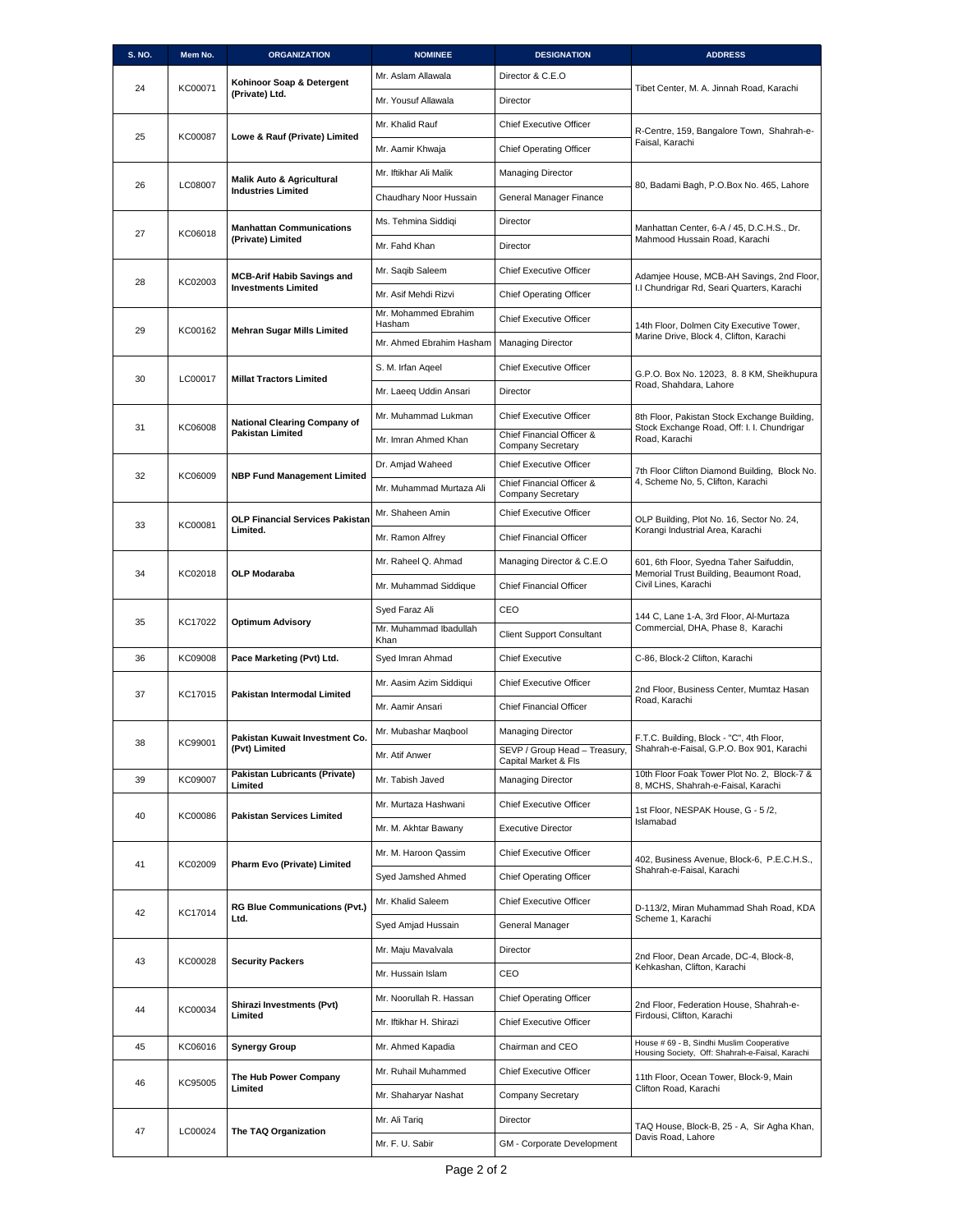

## **INSTITUTIONAL MEMBERS IN GOOD STANDING AS OF MARCH 2022 CATEGORY: B**

Management Association of Pakistan

| S. NO.         | Mem No.                        | <b>ORGANIZATION</b>                                       | <b>NOMINEE</b>                 | <b>DESIGNATION</b>                          | <b>ADDRESS</b>                                                                             |
|----------------|--------------------------------|-----------------------------------------------------------|--------------------------------|---------------------------------------------|--------------------------------------------------------------------------------------------|
|                |                                |                                                           | Ms. Nusrat Munshi              | <b>Managing Director</b>                    |                                                                                            |
| $\mathbf{1}$   | KC05008                        | <b>AGP Limited</b>                                        | Mr. Nadeem Ahmed               | Director Commercial & Quality<br>Operations | B-23, S.I.T.E., Karachi                                                                    |
|                |                                |                                                           | Mr. Junaid Jumani              | Deputy Director HR                          |                                                                                            |
|                |                                |                                                           | Mr. Raheel Asghar              | MD / CEO                                    |                                                                                            |
| $\overline{2}$ | KC93001                        | Al-Ghazi Tractors Limited                                 | Mr. Malik Ehtisham Ikram       | <b>Chief Financial Officer</b>              | Tractor House, Plot 102-B, 16th East Street,<br>Phase 1, D.H.A., Off Korangi Road, Karachi |
|                |                                |                                                           | Mr. Christopher D Silva        | SM - HR                                     |                                                                                            |
|                |                                | Ali Gohar & Company (Private)                             | Mr. Arshad Ali Gohar           | <b>Managing Director</b>                    | State Life Building No. 1-B, I. I. Chundrigar                                              |
| 3              | KC00096                        | Limited                                                   | Mr. Nasruddin Kassam           | Director Finance &<br>Administration        | Road, Karachi                                                                              |
| $\overline{4}$ |                                | <b>Allied Rental Modaraba</b>                             | Mr. Murtaza Ahmed Ali          | <b>Chief Executive Officer</b>              | 21/3, Sector No.22, Korangi Industrial Area,                                               |
|                | KC08008                        |                                                           | Syed Feisal Ali                | Chairman                                    | Karachi                                                                                    |
| 5              | KC97001                        | Archroma Pakistan Limited                                 | Mr. Mujtaba Rahim              | <b>Chief Executive Officer</b>              | 1-A/1, Sector 20, Korangi Industrial Area,                                                 |
|                |                                |                                                           | Mr. Irfan Chawala              | <b>Chief Financial Officer</b>              | Karachi                                                                                    |
|                |                                |                                                           | Mr. Ali H. Shirazi             | President / CEO                             |                                                                                            |
| 6              | KC00037                        | <b>Atlas Battery Limited</b>                              | Mr. Talha Saad                 | <b>Managing Director</b>                    | D-181, Central Avenue, S.I.T.E., Karachi                                                   |
|                |                                |                                                           | Mr. Ahmar Waheed               | General Manager - HR                        |                                                                                            |
|                |                                |                                                           | Mr. Saquib H. Shirazi          | <b>Chief Executive Officer</b>              |                                                                                            |
| $\overline{7}$ | Atlas Honda Limited<br>KC00099 | Mr. Faisal Iqbal                                          | General Manager HR & Admin     | F-26, Estate Avenue, SITE, Karachi          |                                                                                            |
|                |                                |                                                           | Mr. Babar Bashir Nawaz         | <b>Chief Executive</b>                      |                                                                                            |
| 8              | KC94004                        | <b>Attock Cement Pakistan Limited</b>                     | Mr. Irfan Amanullah            | Sr. General Manager (F & C)                 | D-70, Block-4, Kehkashan-5, Clifton, Karachi                                               |
|                |                                |                                                           | Ms. Sadaf Gul Shaikh           | Jr. Manager - Human Resource                |                                                                                            |
| 9              | KC11004                        | Bayer Pakistan (Pvt) Limited                              | Mr. Imran Ahmad Khan           | MD & CEO                                    | Plot No. 23, Sector 22, Korangi Industrial Area,<br>Karachi                                |
|                |                                | <b>Central Depository Company of</b>                      | Mr. Muhammad Anwar<br>Gopalani | Chief of HR Officer                         | CDC House, 99-B, Block-B, S.M.C.H.S, Main                                                  |
| 10             | KC99004                        | <b>Pakistan Limited</b>                                   | Mr. Shariq Jafrani             | CFO & CS                                    | Shahrah-e-Faisal, Karachi                                                                  |
|                |                                |                                                           | Mr. Amer Faruque               | <b>Chief Executive</b>                      |                                                                                            |
| 11             | KC14007                        | <b>Cherat Packaging Limited</b>                           | Mr. Yasir Masood               | Chief Financial Officer                     | 3rd Floor, Modern Motors House, Beaumont<br>Road, Karachi                                  |
|                |                                |                                                           | Mr. Abid Vazir                 | Company Secretary                           |                                                                                            |
|                |                                |                                                           | Mr. Faisal Hamid Sabzwari      | Chief Executive Officer                     |                                                                                            |
| 12             | KC04010                        | <b>Dalda Foods Limited</b>                                | Mr. Rafiqul Islam              | VP Finance & IT                             | 7-C, Nishat Commercial Lane # 2, Khayaban-e-<br>Nishat, Phase 6, DHA, Karachi              |
|                |                                |                                                           | Mr. Wagar Ali                  | <b>GM HR</b>                                |                                                                                            |
|                |                                |                                                           | Mr. Mohammed Ali Ahmed         | <b>DMD</b>                                  |                                                                                            |
| 13             | KC10002                        | <b>EFU Life Assurance Limited</b>                         | Syed Shahid Abbas              | ED                                          | EFU Life House, Plot No. 112, 8th East Street,<br>Phase 1, D.H.A, Karachi                  |
|                |                                |                                                           | Mr. Jalal Habib Curmally       | Head of HR                                  |                                                                                            |
|                |                                |                                                           | Dr. Zeelaf Munir               | Managing Director & CEO                     |                                                                                            |
| 14             | KC00161                        | <b>English Biscuit Manufacturers</b><br>(Private) Limited | Ms. Saadia Naveed              | Deputy Managing Director                    | Plot No. 1-4, Sector 23, Korangi Industrial Area,<br>Karachi                               |
|                |                                |                                                           | Mr. Zahid Iqbal                | Head of HR                                  |                                                                                            |
|                |                                |                                                           |                                |                                             |                                                                                            |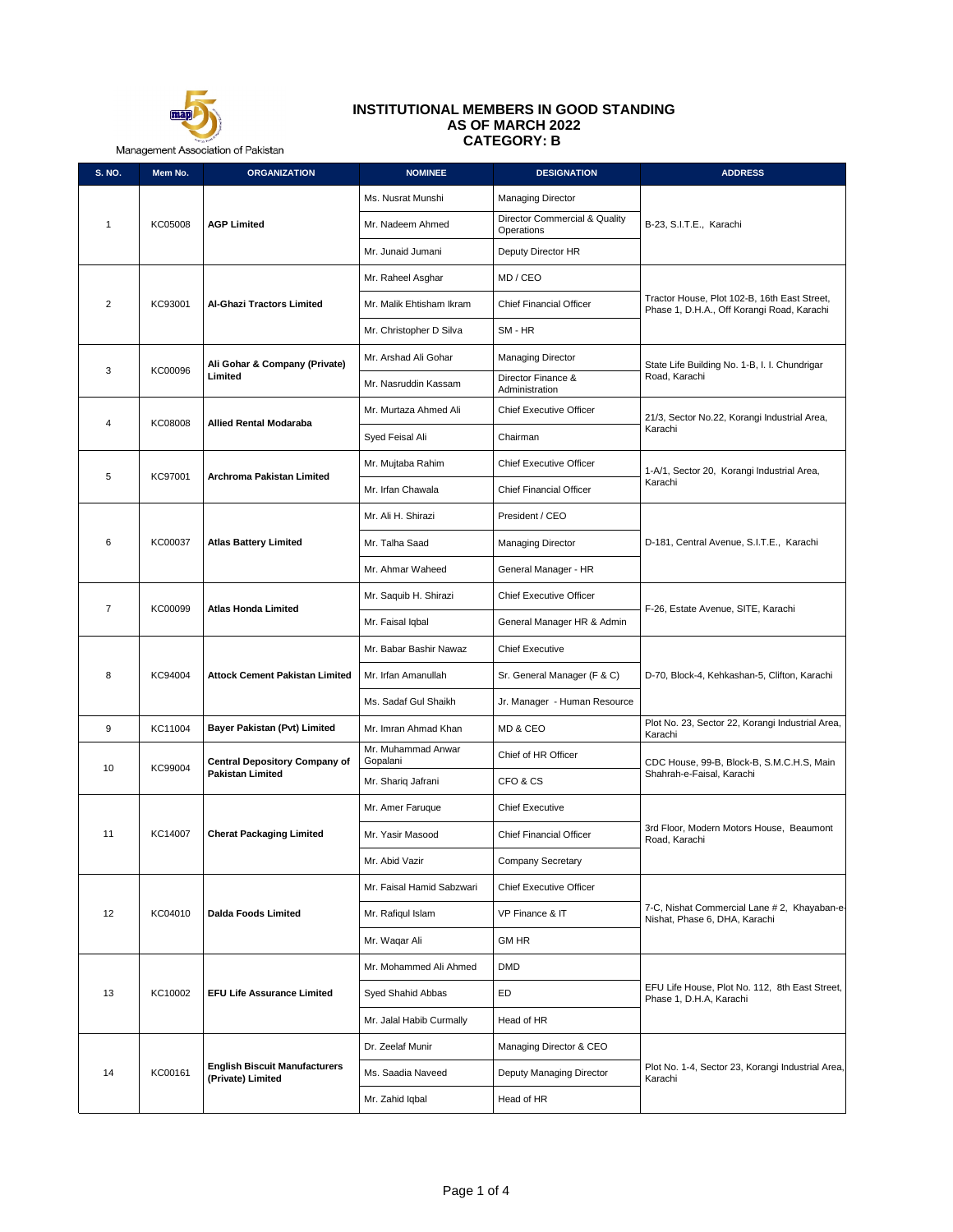| S. NO. | Mem No. | <b>ORGANIZATION</b>                                                            | <b>NOMINEE</b>                       | <b>DESIGNATION</b>                        | <b>ADDRESS</b>                                                                               |
|--------|---------|--------------------------------------------------------------------------------|--------------------------------------|-------------------------------------------|----------------------------------------------------------------------------------------------|
|        |         |                                                                                | Mr. Sultan Rehman                    | Coordinator - FPCCI                       |                                                                                              |
| 15     | KC17020 | <b>Federation of Pakistan Chamber</b><br>of Commerce & Industry                | Mr. Khurram Sayed                    | CEO - Iran Pak Wind Power                 | Federation House, Main Clifton, Block-5,<br>Karachi                                          |
|        |         |                                                                                | Brig. Iftikhar Mahmood Aleem<br>Opel | Secretary General                         |                                                                                              |
|        |         |                                                                                | Mr. Abdul Razak Diwan                | <b>Chief Executive Officer</b>            |                                                                                              |
| 16     | KC06019 | <b>Gatron (Industries) Limited</b>                                             | Mr. Rizwan Diwan                     | <b>Executive Director</b>                 | G & T Tower # 18 Beaumount Road, Civil<br>Lines-10, Karachi                                  |
|        |         |                                                                                | Mr. Mohammad Yasin Bilwani           | Company Secretary                         |                                                                                              |
|        |         |                                                                                | Mr. M. Yasin Malik                   | Chairman                                  |                                                                                              |
| 17     | KC95002 | Hilton Pharma (Private) Limited                                                | Mr. Shahbaz Yasin Malik              | President & CEO                           | 8th Floor, Progressive Plaza, Beaumont Road,<br>Karachi                                      |
|        |         |                                                                                | Mr. Shahid Malik                     | Group Managing Director                   |                                                                                              |
|        |         |                                                                                | Mr. Fahim Aijaz Sabzwari             | Senior Divisional Head                    |                                                                                              |
| 18     | KC00113 | <b>Hinopak Motors Limited</b>                                                  | Mr. Ahsan Waseem Akhtar              | Deputy Divisional Head HR,<br>Admin & HSE | D-2, S.I.T.E., Manghopir Road, P.O. Box No.<br>10714, Karachi                                |
|        |         |                                                                                | Mr. Muhammad Khaliluddin             | Departmental Head                         |                                                                                              |
|        |         |                                                                                | Mr. Mahmoud-ul-Haq                   | <b>Chief Executive Officer</b>            |                                                                                              |
| 19     | KC17024 | IMS Engineering (Pvt.) Limited                                                 | Ms. Anila Haq                        | Director                                  | 10-K, Block-6, P.E.C.H.S, Karachi                                                            |
|        |         |                                                                                | Mr. Faizan-ul-Haq                    | Director                                  |                                                                                              |
|        |         |                                                                                | Mr. Talib Syed Karim                 | President                                 |                                                                                              |
| 20     | KC04006 | <b>Institute of Business</b><br>Management                                     | Mr. Javaid Ahmed                     | H.O.D. Management & H.R.                  | Korangi Creek, Karachi                                                                       |
|        |         |                                                                                | Ms. Samra Javed                      | Head of ORIC                              |                                                                                              |
|        |         | KC14006<br><b>International Steels Limited</b>                                 | Mr. Yousuf H. Mirza                  | <b>Chief Executive Officer</b>            | 101 Beaumont Plaza, 10 Beaumont Road,<br>Karachi                                             |
| 21     |         |                                                                                | Mr. Samir M. Chinoy                  | <b>Chief Operating Officer</b>            |                                                                                              |
| 22     | KC13002 |                                                                                | Syed Sufyan Ahmed                    | <b>Company Secretary</b>                  | 17th/18th Floor, The Center, Abdullah Haroon                                                 |
|        |         | JS Global Capital Limited                                                      | Mr. Muhammad Kamran Nasir            | CEO                                       | Rd, Saddar, Karachi                                                                          |
|        |         |                                                                                | Mr. Hassan Khan                      | Chief Executive/Managing<br>Director      |                                                                                              |
| 23     | KC00118 | Jubilee General Insurance<br><b>Company Limited</b>                            | Mr. Nawaid Jamal                     | <b>Chief Financial Officer</b>            | Jubilee Insurance House, 2nd Floor, I. I.<br>Chundrigar Road, Karachi                        |
|        |         |                                                                                | Mr. Azfar Arshad                     | <b>Chief Operating Officer</b>            |                                                                                              |
| 24     | LC13001 | Kansai Paint (Pvt) Limited                                                     | Mr. Agha Zafar Abbas                 | Chairman & CEO                            | 11-CCA - Phase-V, DHA, Lahore                                                                |
|        |         |                                                                                | Mr. Mohammad Masud<br>Akhtar         | Managing Director & C.E.O                 |                                                                                              |
| 25     | LC00027 | <b>KSB Pumps Company Limited</b>                                               | Mr. Sajid M. Awan                    | Director Finance & Company<br>Secretary   | 16/2, Sir Agha Khan Road, Lahore                                                             |
|        |         |                                                                                | Mr. Nadeem Hamid Butt                | <b>Director Production &amp; Projects</b> |                                                                                              |
|        |         |                                                                                | Mr. Humair ljaz                      | <b>Chief Executive</b>                    |                                                                                              |
| 26     | KC04013 | Lotte Chemical Pakistan Limited                                                | Mr. Ashiq Ali                        | <b>CFO</b>                                | Al-Tijarah Centre, 14th Floor, 32/1-A, Main<br>Shahrah-e-Faisal, Block 6, P.E.C.H.S, Karachi |
|        |         |                                                                                | Mr. Raja Waheed Ullah Khan           | Head of I.T & H.R                         |                                                                                              |
|        |         |                                                                                | Mr. Abrar Hasan                      | <b>Chief Executive Officer</b>            |                                                                                              |
| 27     | KC01009 | <b>National Foods Limited</b>                                                  | Mr. Shakaib Arif                     | <b>Chief Operating Officer</b>            | 12/CL-6, Clearmount Road, Civil Lines,<br>Karachi                                            |
|        |         |                                                                                | Ms. Saira A Khan                     | GM, Human Resource                        |                                                                                              |
|        |         |                                                                                | Mr. Haider Wahab                     | Chief Executive Officer                   |                                                                                              |
| 28     | KC08010 | <b>NIFT- National Institutional</b><br><b>Facilitation Technologies (Pvt.)</b> | Mr. Talib Marghoob                   | Chief Financial Officer                   | 5th Floor, AWT Plaza, I.I. Chundrigar Road,<br>Karachi                                       |
|        |         | Ltd.                                                                           | Mr. Waseem A. Shah                   | HR / IR Manager                           |                                                                                              |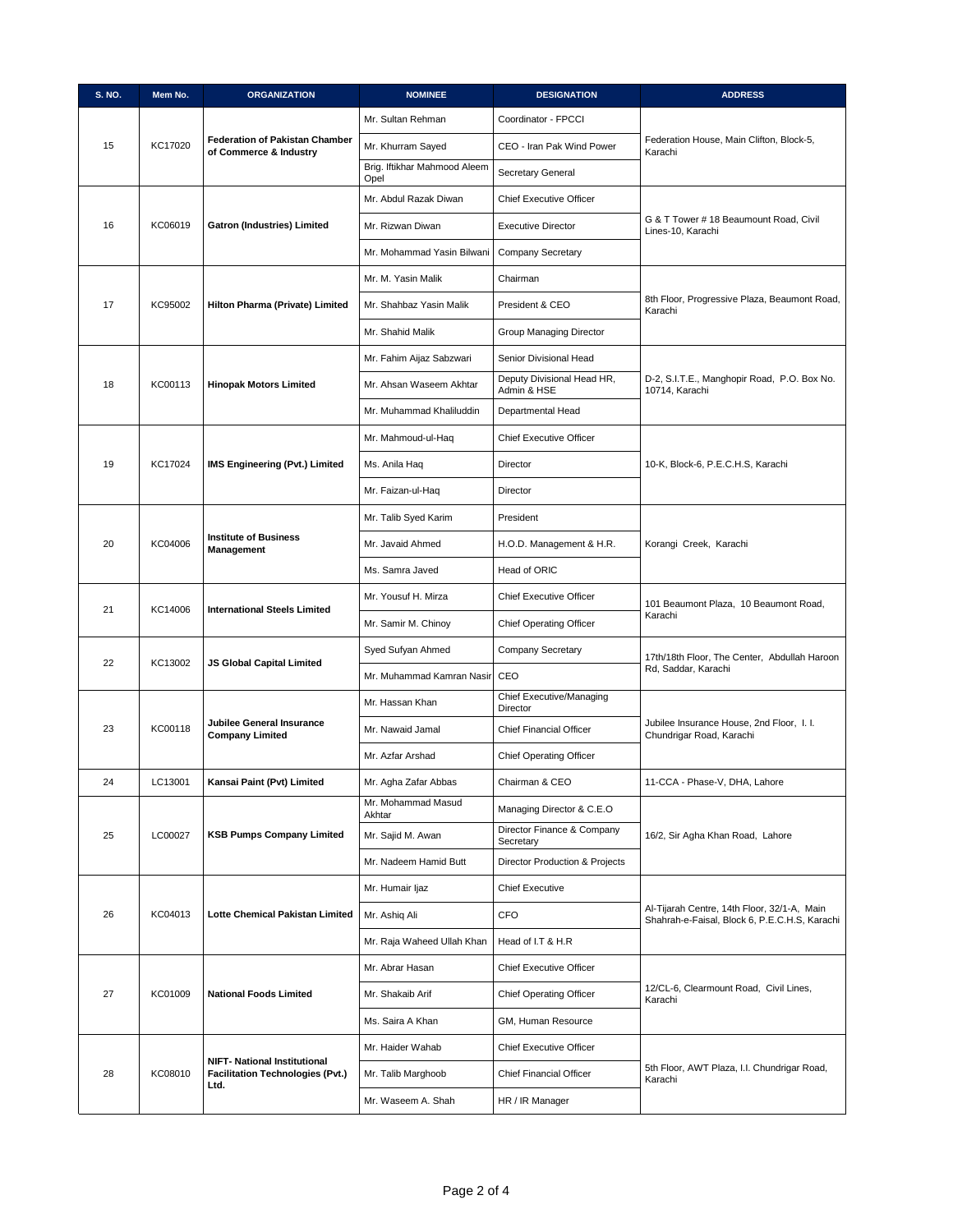| S. NO. | Mem No. | <b>ORGANIZATION</b>                                                 | <b>NOMINEE</b>                | <b>DESIGNATION</b>                             | <b>ADDRESS</b>                                                                                  |
|--------|---------|---------------------------------------------------------------------|-------------------------------|------------------------------------------------|-------------------------------------------------------------------------------------------------|
| 29     | KC01016 | <b>Oxford University Press</b>                                      | Mr. Arshad Saeed Husain       | <b>Managing Director</b>                       | Plot No. 38, Sector 15, Korangi Industrial Area,                                                |
|        |         | (Pakistan Branch)                                                   | Mr. Muhammad Tanweer<br>Alam  | Human Resource Director                        | Karachi                                                                                         |
|        |         |                                                                     | Mr. Shahid Mahmood Khan       | <b>Managing Director</b>                       |                                                                                                 |
| 30     | KC00120 | Pak Arab Refinery Limited<br>(PARCO)                                | Ms. Sharon Dias               | <b>GM Corporate Affairs</b>                    | Corporate Headquarters, Korangi Creek Road,<br>P.O. Box 12243, Karachi                          |
|        |         |                                                                     | Mr. Shabbir Sultan            | <b>GM Finance</b>                              |                                                                                                 |
|        |         |                                                                     | Mr. Azeem Iqbal Pirani        | Chief Executive officer                        |                                                                                                 |
| 31     | KC17013 | Pak Qatar Family Takaful                                            | Mr. Muhammad Kamran<br>Saleem | <b>Director Finance</b>                        | Business Arcade, P.E.C.H.S, Block-6, Shahrah-<br>e-Faisal, Karachi                              |
|        |         |                                                                     | Mr. Kamran Ali Khan           | Head of HR-Training                            |                                                                                                 |
|        |         |                                                                     | Mr. Fahd Kamal Chinoy         | <b>Chief Executive Officer</b>                 |                                                                                                 |
| 32     | KC00122 | <b>Pakistan Cables Limited</b>                                      | Mr. Umar Khawajah             | G.M HR                                         | Arif Habib Centre, 1st Floor, 23 MT Khan<br>Road, Karachi                                       |
|        |         |                                                                     | Ms. Marriam Durrani           | Sr. Manager Marketing                          |                                                                                                 |
|        |         |                                                                     | Mr. Matin Amjad               | Chief Executive Officer                        |                                                                                                 |
| 33     | KC00135 | Pakistan Oxygen Limited                                             | Syed Ali Adnan                | <b>Chief Financial Officer</b>                 | P.O.Box No. 4845, West Wharf, Dockyard<br>Road, Karachi                                         |
|        |         |                                                                     | Mr. Salim Sheikh              | <b>Head of Human Resources</b>                 |                                                                                                 |
|        |         |                                                                     | Mr. Aftab Husain              | Managing Director & C.E.O.                     |                                                                                                 |
| 34     | KC00124 | Pakistan Refinery Limited                                           | Mr. Najan Mahmud              | <b>GM Human Resource</b>                       | Korangi Creek Road, Near Aman Foundation,<br>P.O.Box No. 4612, Karachi                          |
|        |         |                                                                     | Mr. Murtaza Ilyas             | Manager Training & IR                          |                                                                                                 |
| 35     | KC00125 | <b>Pakistan Security Printing</b><br>Corporation                    | Dr. Sikandar Hayyat Malik     | Director Human Resources &<br>Operations       | Jinnah Avenue, Malir Halt, Karachi                                                              |
|        |         |                                                                     | Ms. Uzma Wajid                | Senior Manager - HR                            | 6th Floor, Admin block, Pakistan Stock<br>Exchange Building, I.I. Chundrigar Road,              |
| 36     | KC00016 | Pakistan Stock Exchange Limited                                     | Mr. Ahsan Shah                | Assistant Manager                              | Karachi                                                                                         |
|        |         |                                                                     | Mr. Mehdi Ali Rizvi           | Director                                       |                                                                                                 |
| 37     | KC09005 | PCI Automotive (Pvt) Limited                                        | Mr. Mohsin Ali Rizvi          | Director                                       | 401, Deh Drigh, Rafah-e-Aam Society, Malir<br>Halt, Karachi                                     |
|        |         |                                                                     | Ms. Kausar Tasneem            | Deputy Manager                                 |                                                                                                 |
|        |         | <b>Premier Insurance Limited</b>                                    | Mr. Sharik Bashir             | <b>Executive Director</b>                      | 5th Floor, State Life Building # 2-A, Wallace                                                   |
| 38     | KC00165 |                                                                     | Ms. Nina Afridi               | EVP - Head of HR & Admin                       | Road, I.I Chundrigar, Karachi                                                                   |
|        |         |                                                                     | Mr. Muhammad Hanif<br>Lakhany | Director                                       |                                                                                                 |
| 39     | KC17021 | Qasimi Industries (Pvt.) Ltd.                                       | Mr. Muhammad Imran<br>Lakhany | <b>Technical Director</b>                      | D/75-B, S.I.T.E, Karachi                                                                        |
|        |         |                                                                     | Mr. Muhammad Umair<br>Lakhany | <b>Technical Director</b>                      |                                                                                                 |
|        |         |                                                                     | Mr. Abdul Razak Ahmed         | Chief Executive & Managing<br>Director         |                                                                                                 |
| 40     | KC94006 | <b>Reliance Insurance Company</b><br>Limited                        | Mr. Haroon A. Shakoor         | <b>Chief Financial Officer</b>                 | Reliance Insurance House, 181-A, Sindhi<br>Muslim Housing Society, Karachi                      |
|        |         |                                                                     | Mr. Ghulam Haider             | Company Secretary &<br>Compliance Officer      |                                                                                                 |
|        |         |                                                                     | Mr. Humayun Akhlaq            | Country GM                                     |                                                                                                 |
| 41     | KC17016 | <b>Schneider Electric Solutions &amp;</b><br>Services (Pvt) Limited | Ms. Ayesha Saleem             | <b>HR Director</b>                             | Office # 225-227, 2nd Floor,<br>The Forum, G-20, Block-9, Clifton, Karachi                      |
|        |         |                                                                     | Mr. Kamran Sultan             | Panel Builder & Distribution<br>Country Leader |                                                                                                 |
|        |         |                                                                     | Dr. Muhammad Ashraf Butt      | <b>Chief Executive Officer</b>                 |                                                                                                 |
| 42     | KC17010 | <b>Security Papers Limited</b>                                      | Mr. Rizwan-ul-Haq Khan        | CFO & Company Secretary                        | Jinnah Avenue, Malir Halt, Karachi                                                              |
|        |         |                                                                     | Mr. Mansoor Ahmed             | Chief Executive Officer                        |                                                                                                 |
| 43     | KC17011 | Shangrila Foods (Private)<br>Limited                                | Mr. Atif Ahmed                | <b>Director Plant Operations</b>               | 5th Floor, Ebrahim Ali Bhai Building, Block 7/8,<br>K.C.H.S., Union Modern, P.E.C.H.S., Karachi |
|        |         | Mr. Waqas Farooqui                                                  | <b>GM Marketing</b>           |                                                |                                                                                                 |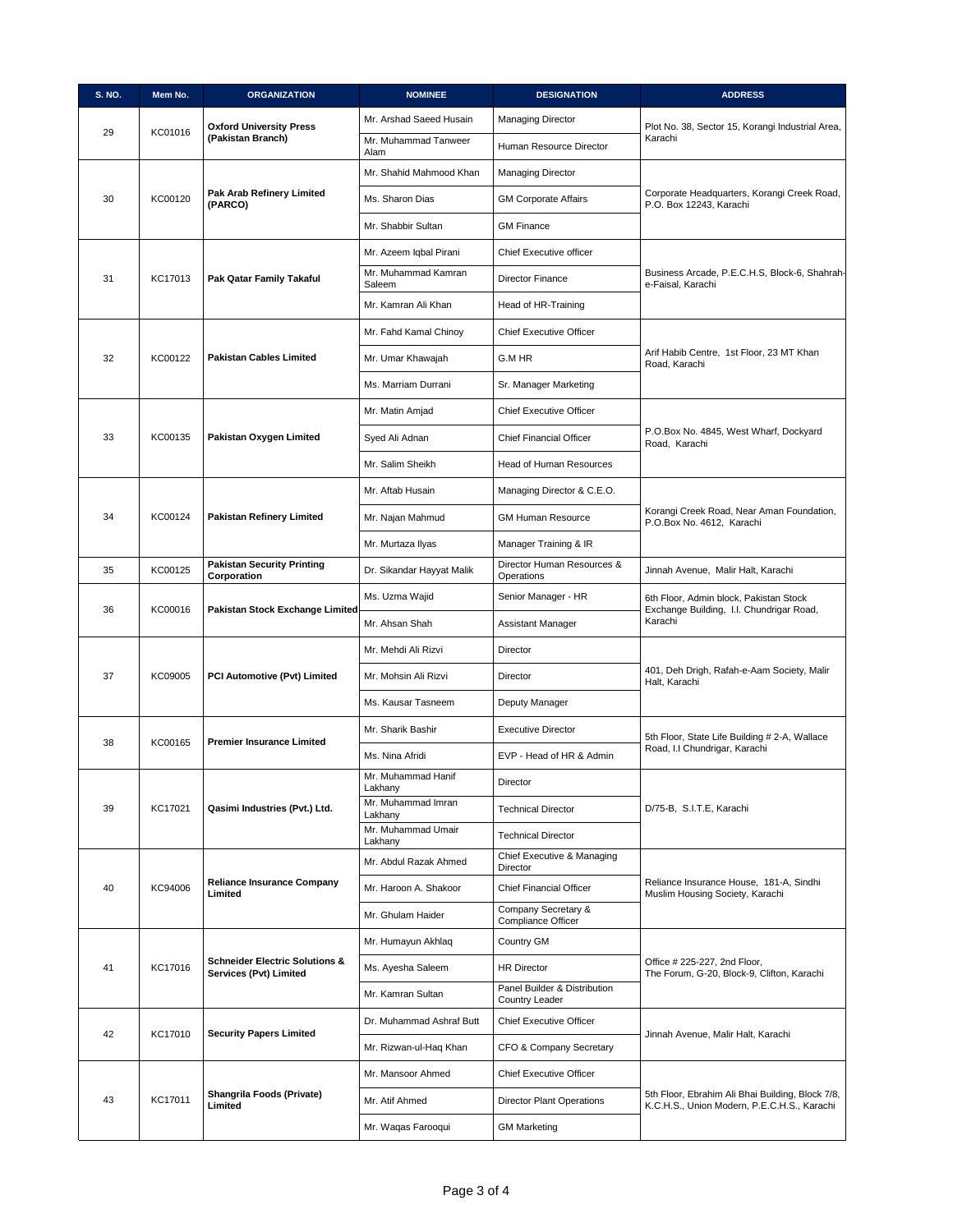| <b>S. NO.</b> | Mem No.                                               | <b>ORGANIZATION</b>                                     | <b>NOMINEE</b>                   | <b>DESIGNATION</b>                                                                       | <b>ADDRESS</b>                                                                                         |
|---------------|-------------------------------------------------------|---------------------------------------------------------|----------------------------------|------------------------------------------------------------------------------------------|--------------------------------------------------------------------------------------------------------|
|               |                                                       |                                                         | Mr. Muneer Nawaz                 | Chairman                                                                                 |                                                                                                        |
| 44            | LC00029                                               | <b>Shezan International Limited</b>                     | Mr. Muhammad Khalid              | <b>Chief Executive</b>                                                                   | 56, Bund Road, Lahore                                                                                  |
|               |                                                       |                                                         | Mr. Waseem Amjad<br>Mahmood      | <b>Director Marketing</b>                                                                |                                                                                                        |
|               |                                                       |                                                         | Mr. Faroog Saleem                | Group Director Trading & CS                                                              |                                                                                                        |
| 45            | KC00029                                               | <b>Shirazi Trading Company (Pvt)</b><br>Limited         | Mr. Muhammad Imran               | CFO & Company Secretary                                                                  | Plot No. 114 C, Al-Murtaza Commercial Lane<br>No. 3, Off Khayaban-e-Iqbal, DHA, Phase VIII,<br>Karachi |
|               |                                                       |                                                         | Syed Amjad Habib                 | Head of HR                                                                               |                                                                                                        |
|               |                                                       |                                                         | Mr. Asif Ikram                   | <b>Managing Director</b>                                                                 |                                                                                                        |
| 46            | KC07017                                               | Sicpa Inks Pakistan (Pvt) Ltd.                          | Syed Tanviruddin Ahmad           | <b>Director Operations</b>                                                               | Jinnah Avenue, Malir Halt, Karachi                                                                     |
|               |                                                       |                                                         | Ms. Mubashra Sattar              | <b>Financial Controller</b>                                                              |                                                                                                        |
|               |                                                       |                                                         | Mr. Waqar Hyder                  | Director                                                                                 |                                                                                                        |
| 47            | KC17026                                               | <b>Sidat Hyder Morshed Associates</b><br>(Pvt.) Limited | Ms. Samia Zuberi                 | Executive Sr. Manager                                                                    | Beaumont Plaza, Suite # 204, 2nd Floor,<br>Beaumont Road, Karachi                                      |
|               |                                                       |                                                         | Mr. Yasir Mehmood                | Sr. Manager                                                                              |                                                                                                        |
|               |                                                       | Mr. Muhtashim Ahmad Ashai                               | President & CEO                  |                                                                                          |                                                                                                        |
| 48            | KC94003                                               | Soneri Bank Limited                                     | Mr. Mirza Zafar Baig             | <b>Chief Financial Officer</b>                                                           | Central Office, 9th & 10 Floor, PNSC Building,<br>M.T. Khan Road, Karachi                              |
|               |                                                       |                                                         | Mr. Muhammad Merajuddin<br>Ahmed | Head of HR, Legal & General<br><b>Services</b>                                           |                                                                                                        |
|               |                                                       |                                                         | Mr. Rehan Shaikh                 | <b>Chief Executive Officer</b>                                                           |                                                                                                        |
| 49            | KC00132                                               | <b>Standard Chartered Bank</b><br>(Pakistan) Limited    | Mr. Muhammad Umer                | Head of Human Resources                                                                  | Main Building, I. I. Chundrigar Road, Karachi                                                          |
|               |                                                       |                                                         | Mr. Asad Shareef                 | <b>Head of Finance</b>                                                                   |                                                                                                        |
|               |                                                       |                                                         | Mr. Aftab F. Tapal               | Chairman                                                                                 |                                                                                                        |
| 50            | KC02015                                               | Tapal Tea (Private) Limited                             | Mr. Samar Hayat                  | <b>Chief Executive Officer</b>                                                           | Plot 40, Sector 15, Korangi Industrial Area,<br>Karachi                                                |
|               |                                                       |                                                         | Mr. Imtiaz Jaleel                | <b>Chief Financial Officer</b>                                                           |                                                                                                        |
|               |                                                       |                                                         | Mr. Raza Ansari                  | <b>Chief Executive Officer</b>                                                           |                                                                                                        |
| KC00123<br>51 | Thal Limited - Pakistan<br>Papersack Division & (Jute | Ms. Naila Kassim                                        | SGM - HR Thal Limited            | 5th Floor, House of Habib, 3-Jinnah C.H.<br>Society. Block7/8, Shahrah-e-Faisal, Karachi |                                                                                                        |
|               |                                                       | Division)                                               | Mr. Mohammad Saqlain<br>Akhtar   | C.O.O Jute division                                                                      |                                                                                                        |
|               |                                                       |                                                         | Mr. Aziz Boolani                 | <b>Chief Executive Officer</b>                                                           |                                                                                                        |
| 52            | KC01002                                               | <b>Tourism Promotion Services</b><br>(Pakistan) Limited | Syed Naveed Abbas                | <b>Chief Financial Officer</b>                                                           | Islamabad Serena Hotel, Khayaban-e-<br>Suhrawardy, Islamabad                                           |
|               |                                                       |                                                         | Mr. Zubair Surti                 | Director Corporate Affairs                                                               |                                                                                                        |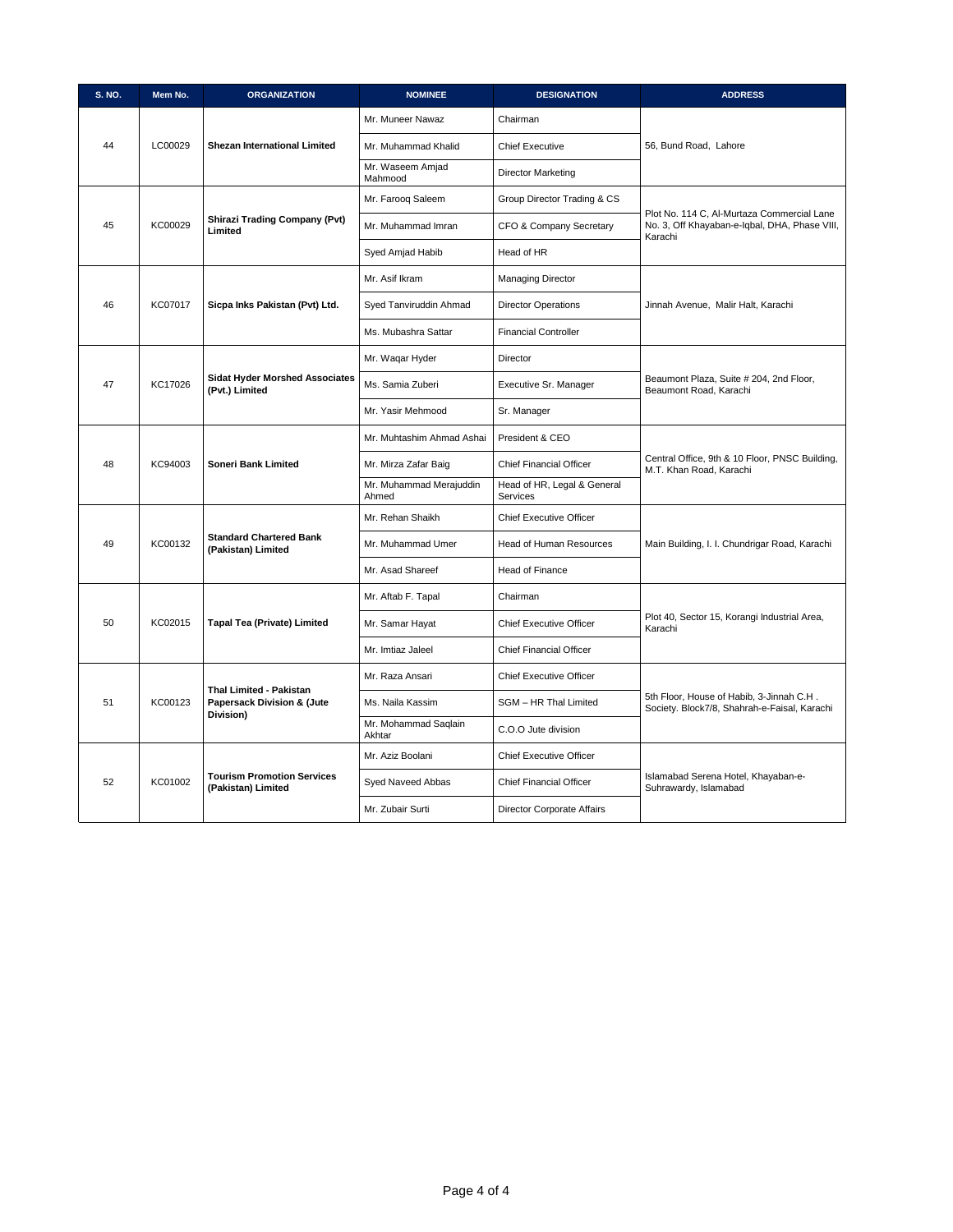

## **INSTITUTIONAL MEMBERS IN GOOD STANDING AS OF MARCH 2022 CATEGORY: C**

Management Association of Pakistan

| S. NO.         | Mem No. | <b>ORGANIZATION</b>                          | <b>NOMINEE</b>                   | <b>DESIGNATION</b>                      | <b>ADDRESS</b>                                                                 |
|----------------|---------|----------------------------------------------|----------------------------------|-----------------------------------------|--------------------------------------------------------------------------------|
|                |         |                                              | Syed Anis Ahmed                  | <b>Chief Executive Officer</b>          |                                                                                |
|                |         |                                              | Mr. Jamshed Azhar                | <b>Chief Financial Officer</b>          |                                                                                |
| $\mathbf{1}$   | KC00133 | Abbott Laboratories (Pakistan)<br>Limited    | Dr. Suleman Alvi                 | <b>Director Marketing</b>               | City Office, 8th Floor Faysal House, Street - 02,<br>Shahrah-e-Faisal, Karachi |
|                |         |                                              | Mr. Abdul Wahab Godil            | Finance Director - EPD<br>Commercial    |                                                                                |
|                |         |                                              | Mr. Asghar Huda                  | Director HR                             |                                                                                |
|                |         |                                              | Mr. Nadeem Ahmad                 | Deputy Executive Director               |                                                                                |
|                |         |                                              | Mr. Tameez-ul-Haque              | Asst. Executive Director                |                                                                                |
| $\overline{2}$ | KC00094 | Adamjee Insurance Company<br>Limited         | Ms. Shaila Hussain               | General Manager                         | 9th Floor, Adamjee House, I. I. Chundrigar<br>Road, Karachi                    |
|                |         |                                              | Capt. Zubair Hussain<br>Quereshi | General Manager                         |                                                                                |
|                |         |                                              | Mr. Abdul Sattar                 | Deputy General Manager                  |                                                                                |
|                |         |                                              | Mr. Osman Asghar Khan            | MD - Pakistan                           |                                                                                |
|                |         |                                              | Mr. Muhammad Ahsen Riaz          | VP - Admin - Planning                   |                                                                                |
| 3              | KC17018 | Afiniti Software Solutions (Pvt.)<br>Limited | Mr. Muhammad Zubair Rafi         | Sr. Director - Accounts                 | 23rd Floor, Dolmen Sky Tower "A", Dolmen<br>City, Clifton, Karachi             |
|                |         |                                              | Syed Ali Raza Naqvi              | <b>Finance Controller</b>               |                                                                                |
|                |         |                                              | Mr. Mahboob Younus Khan          | <b>Associate Director</b>               |                                                                                |
|                |         | <b>Allied Bank Limited</b>                   | Mr. Aizid Razzaq Gill            | <b>Chief Executive Officer</b>          | 3-Tipu Block, New Garden Town, Lahore                                          |
|                |         |                                              | Mr. Jamil Khan                   | Chief CRBG (South)                      |                                                                                |
| 4              | KC07002 |                                              | Ms. Saira Shahid Hussain         | Chief, HRG                              |                                                                                |
|                |         |                                              | Mr. Adeel Javaid                 | Company Secretary                       |                                                                                |
|                |         |                                              | Mr. Owais Shahid                 | Chief, CIBG                             |                                                                                |
|                |         |                                              | Mr. Sadaqat Ali Khan             | <b>Chief Executive Officer</b>          |                                                                                |
|                |         |                                              | Mr. Shakil Ahmed                 | <b>Chief Financial Officer</b>          |                                                                                |
| 5              | KC00036 | <b>Atlas Engineering Limited</b>             | Mr. M. Arshad Siddiqi            | General Manager Plant                   | 15th Mile, National Highway, Landhi, Karachi                                   |
|                |         |                                              | Mr. Rashid Ahmed                 | G.M. Supply Chain                       |                                                                                |
|                |         |                                              | Mr. Major Abdul Sattar (Retd)    | Head of H.R & Admin                     |                                                                                |
|                |         |                                              | Mr. M. Adil Khattak              | <b>Chief Executive Officer</b>          |                                                                                |
|                |         |                                              | Mr. Mansoor Shafique             | AGM (TS & ENG)                          |                                                                                |
| 6              | LC00036 | <b>Attock Refinery Limited</b>               | Mr. Ejaz H. Randhawa             | AGM (Operation)                         | Refinery Post Office, Morgah, Rawalpindi                                       |
|                |         |                                              | Syed Asad Abbas                  | <b>SM (F &amp; CA)</b>                  |                                                                                |
|                |         |                                              | Mr. Malik Masood Sadiq           | Sr. Finance and Commercial<br>Executive |                                                                                |
|                |         |                                              | Mr. Abbas D. Habib               | Chairman                                |                                                                                |
|                |         |                                              | Mr. Mansoor Ali Khan             | Chief Executive Officer                 |                                                                                |
| $\overline{7}$ | KC99005 | <b>Bank Al Habib Limited</b>                 | Mr. Ali Raza Abdi                | Deputy General Manager                  | 3rd Floor, Mackinnons Building, I.I Chundrigar<br>Road, Karachi                |
|                |         |                                              | Mr. A. Saeed Siddiqui            | Advisor to Chairman                     |                                                                                |
|                |         |                                              | Mr. Qumail R. Habib              | <b>Executive Director</b>               |                                                                                |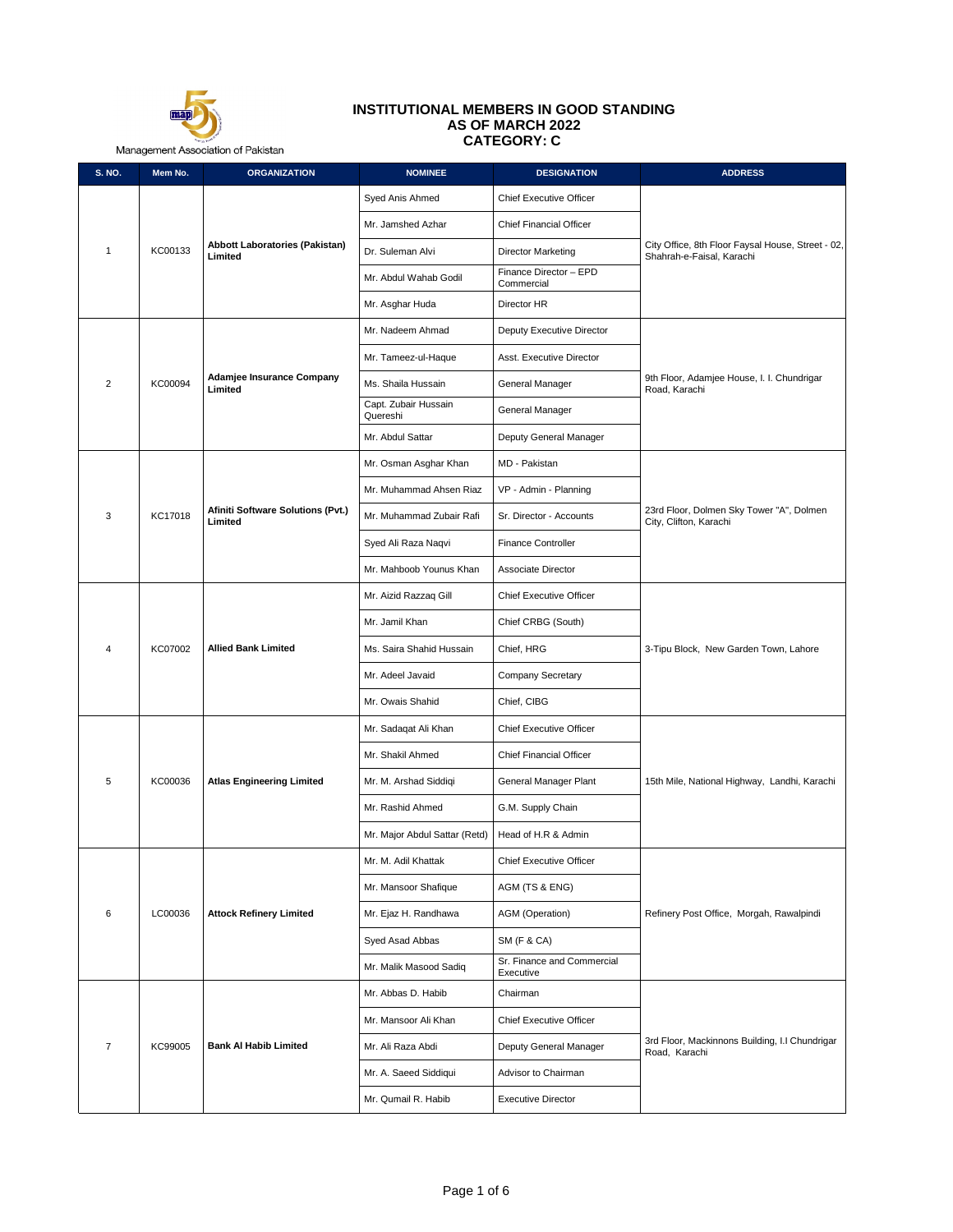| S. NO. | Mem No. | <b>ORGANIZATION</b>                       | <b>NOMINEE</b>                | <b>DESIGNATION</b>                                | <b>ADDRESS</b>                                                                        |
|--------|---------|-------------------------------------------|-------------------------------|---------------------------------------------------|---------------------------------------------------------------------------------------|
|        |         |                                           | Mr. Rizwan Ata                | Group Head Distributions                          |                                                                                       |
|        |         |                                           | Mr. Zaheer Elahi Babar        | Group Head Corporate &<br><b>Business Banking</b> |                                                                                       |
| 8      | KC17019 | BankIslami Pakistan Limited               | Mr. Haris Munawar             | Head Investment Banking                           | 11th Floor, Executive Tower, Dolmen City<br>Marine Drive, Block - 4, Clifton, Karachi |
|        |         |                                           | Mr. Qazi Sharjeel             | Head SME                                          |                                                                                       |
|        |         | Mr. Adnan Ahmed                           | Regional Corporate Head South |                                                   |                                                                                       |
|        |         |                                           | Mr. Azfar Saeed Baig          | V.P - AHR                                         |                                                                                       |
|        |         |                                           | Mr. Fayaz Ahmad khan          | <b>Head of Customer Services</b>                  |                                                                                       |
| 9      | KC17012 | <b>Byco Petroleum Pakistan Limited</b>    | Mr. Rashid Badruddin          | V.P. Operations                                   | The Harbour Front, 9th Floor, Dolmen City, HC-<br>3, Block-4, Clifton, Karachi        |
|        |         |                                           | Mr. Zafar Shahab              | CFO                                               |                                                                                       |
|        |         |                                           | Mr. Shehryar Ahmad            | G.M. Communications                               |                                                                                       |
|        |         |                                           | Mr. Azam Faruque              | <b>Chief Executive Officer</b>                    |                                                                                       |
|        |         |                                           | Mr. Abid Akber Vazir          | <b>Executive Director</b>                         | 3rd Floor, Modern Motors House, Beaumont                                              |
| 10     | KC14010 | <b>Cherat Cement Company Limited</b>      | Mr. Yasir Masood              | <b>Executive Director Finance</b>                 | Road, Karachi                                                                         |
|        |         |                                           | Mr. Farhan Ahmad              | <b>Company Secretary</b>                          |                                                                                       |
|        |         |                                           | Mr. Zulfiqar Ali Lakhani      | <b>Chief Executive Officer</b>                    |                                                                                       |
|        |         |                                           | Mr. Agha Shah Wali Ullah      | Director Legal & Corporate                        |                                                                                       |
| 11     | KC11001 | Colgate - Palmolive (Pakistan)<br>Limited | Mr. Mudassir Iqbal            | Director Finance & CFO                            | Lakson Square, Building No. 2, Sarwar<br>Shaheed Road, Karachi                        |
|        |         |                                           | Mr. Rehan A. Mirza            | Director Business Planning                        |                                                                                       |
|        |         |                                           | Mr. Omer Qadri                | Director Marketing                                |                                                                                       |
|        |         |                                           | Mr. Hasan Ali Khan            | <b>Managing Director</b>                          | QM Building 12th Street, Plot BC-15, Khayaban-<br>e-Roomi, Block-7, Clifton, Karachi  |
|        |         |                                           | Mr. Hamid Ali Khan            | <b>Executive Director</b>                         |                                                                                       |
| 12     | KC02002 | <b>Continental Biscuits Limited</b>       | Mr. Murtaza Karimi            | <b>Finance Director</b>                           |                                                                                       |
|        |         |                                           | Mr. Adnan Malik               | Head of Marketing                                 |                                                                                       |
|        |         |                                           | Ms. Mahvash Murad             | Head of HR                                        |                                                                                       |
|        |         |                                           | Mr. Riaz Uddin                | <b>Chief Executive Officer</b>                    |                                                                                       |
|        |         |                                           | Mr. Abdullah Feroz            | Director                                          |                                                                                       |
| 13     | KC17003 | Dollar Industries (Pvt.) Limited          | Mr. Imran Ghani               | Director                                          | D-85, S.I.T.E, Manghopir Road, Karachi                                                |
|        |         |                                           | Mr. Rashid Aziz               | Director                                          |                                                                                       |
|        |         |                                           | Mr. Tariq Ilyas               | Director                                          |                                                                                       |
|        |         |                                           | Mr. Hasan Ali Abdullah        | <b>Managing Director</b>                          |                                                                                       |
|        |         |                                           | Mr. Altaf Qamruddin Gokal     | Chief Financial Officer                           |                                                                                       |
| 14     | KC00136 | <b>EFU General Insurance Limited</b>      | Mr. Kamran Arshad Inam        | Joint Managing Director                           | EFU House, M. A. Jinnah Road, Karachi                                                 |
|        |         |                                           | Mr. Muhammad Adnan            | EVP & Head of HR                                  |                                                                                       |
|        |         |                                           | Mr. Amin Punjani              | Corporate Secretary                               |                                                                                       |
|        |         |                                           | Mr. Ghias Khan                | Chief Executive Officer                           |                                                                                       |
| 15     | KC00137 | <b>Engro Corporation (Pvt) Limited</b>    | Mr. Nadir Salar Qureshi       | CSO                                               | 8th Floor, Dolmen The Harbor Fornt Building,                                          |
|        |         |                                           | Mr. Mazhar Abbas Hasnani      | <b>CFO</b>                                        | HC-3, Marine Drive Block-4, Clifton, Karachi                                          |
|        |         |                                           | Mr. Ayesha Javed Eirabie      | <b>GM Corp Comms</b>                              |                                                                                       |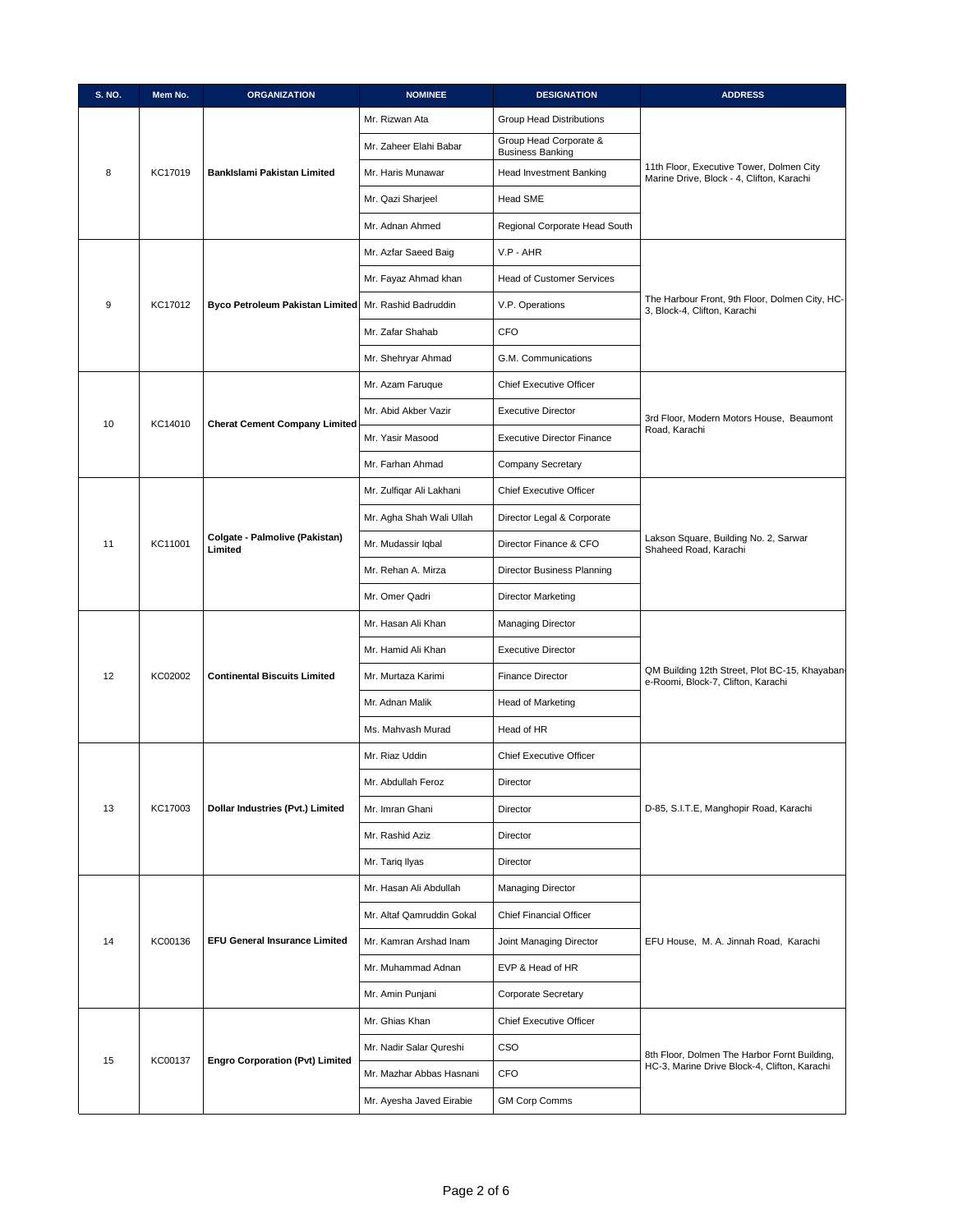| S. NO. | Mem No. | <b>ORGANIZATION</b>                    | <b>NOMINEE</b>            | <b>DESIGNATION</b>                              | <b>ADDRESS</b>                                                                            |
|--------|---------|----------------------------------------|---------------------------|-------------------------------------------------|-------------------------------------------------------------------------------------------|
|        |         |                                        | Mr. Aqueel E. Merchant    | Partner / Head of Advisory Dept.                |                                                                                           |
| 16     | KC98003 | <b>EY Ford Rhodes</b>                  | Mr. Riaz A. Rehman        | Partner / Head of Assurance<br>Dept.            | 6th Floor, Progressive Plaza, Beaumont Road,                                              |
|        |         |                                        | Mr. Zeeshan Hussain       | Partner / Head of Tas Dept.                     | Karachi                                                                                   |
|        |         |                                        | Mr. Haider Ali Patel      | Partner / Head of Tax Dept.                     |                                                                                           |
|        |         |                                        | Mr. Yousaf Hussain        | President & CEO                                 |                                                                                           |
| 17     | KC06003 | <b>Faysal Bank Limited</b>             | Mr. Zafar Bhashir         | Head of Corporate<br>Communications & Marketing | 1st Floor, Faysal House, Street 2, Shahrah-e-<br>Faisal, Karachi                          |
|        |         |                                        | Mr. S. Majid Ali          | <b>Chief Financial Officer</b>                  |                                                                                           |
|        |         |                                        | Mr. Muhammad Imran Moten  | <b>Chief Financial Officer</b>                  |                                                                                           |
|        |         |                                        | Mr. Munir Ansari          | <b>GM HR</b>                                    |                                                                                           |
| 18     | KC14009 | <b>Gadoon Textile Mills Limited</b>    | Mr. Muhammad Umair        | <b>Financial Controller</b>                     | 6 - A, 7 A, Muhammad Ali Housing Society,<br>Abdul Aziz Haji Hashim Tabba Street, Karachi |
|        |         |                                        | Ms. Sumayya Azmat         | Manager - HR                                    |                                                                                           |
|        |         |                                        | Mr. Raheel Ahmed          | Sr. Executive - HR                              |                                                                                           |
|        |         |                                        | Mr. Ziad Bashir           | Director                                        |                                                                                           |
|        |         |                                        | Mr. Mohammed Zaki Bashir  | <b>Chief Executive Officer</b>                  |                                                                                           |
| 19     | KC05013 | <b>Gul Ahmed Textile Mills Limited</b> | Mr. Zain Bashir           | Vice Chairman                                   | H-7 Landhi Industrial Area, Karachi                                                       |
|        |         |                                        | Mr. Mohomed Bashir        | Chairman                                        |                                                                                           |
|        |         | Habib Metropolitan Bank Limited        | Mr. Mohsin Ali Nathani    | President & Chief Executive<br>Officer          | Ground Floor, Spencer's Building, I. I.<br>Chundrigar Road, Karachi                       |
|        |         |                                        | Mr. Fuzail Abbas          | Group Executive - Finance &<br><b>CFO</b>       |                                                                                           |
| 20     | KC04002 |                                        | Mr. A. Wahid Dada         | Group Executive - Operation &<br>Remedial       |                                                                                           |
|        |         |                                        | Mr. Zulfiqar Alavi        | Chief Risk Officer                              |                                                                                           |
|        |         |                                        | Mr. Ather Ali Khan        | <b>Company Secretary</b>                        |                                                                                           |
|        |         |                                        | Mr. Muhammad Aurangzeb    | President & C.E.O                               |                                                                                           |
|        |         | <b>HBL Pakistan</b>                    | Mr. Rayomond Kotwal       | <b>Chief Financial Officer</b>                  |                                                                                           |
| 21     | KC00139 |                                        | Mr. Jamal Nasir           | Chief Human Resources Officer                   | 22nd Floor, Habib Bank Plaza, I.I.Chundrigar<br>Road, Karachi                             |
|        |         |                                        | Mr. Sagheer Mufti         | <b>Chief Operating Officer</b>                  |                                                                                           |
|        |         |                                        | Mr. Aamir Irshad          | Head Branch Banking                             |                                                                                           |
|        |         |                                        | Mr. Asif Jooma            | <b>Chief Executive</b>                          |                                                                                           |
|        |         |                                        | Mr. Muhammad Abid Ganatra | <b>Chief Financial Officer</b>                  |                                                                                           |
| 22     | KC00140 | <b>ICI Pakistan Limited</b>            | Ms. Fathema Zuberi        | General Manager Human<br>Resources              | ICI House, 5 West Wharf Road, Karachi                                                     |
|        |         |                                        | Mr. Samie Cashmiri        | General Manager Chemicals &<br>Strategy         |                                                                                           |
|        |         |                                        | Mr. Aamir Naveed          | <b>Business Manager</b><br>Pharmaceuticals      |                                                                                           |
|        |         |                                        | Mr. Tariq Ahmed Khan      | Sr. Director                                    |                                                                                           |
|        |         |                                        | Mr. Wajid Bux             | Manager                                         |                                                                                           |
| 23     | KC02016 | <b>Indus Motor Company Limited</b>     | Mr. Muhammad Arshad       | Asst. Manager 2                                 | Plot No. NWZ/1/P-1, Port Qasim Authority,<br>Karachi                                      |
|        |         |                                        | Syed Shabbiruddin Ahmed   | Manager Corporate Planning                      |                                                                                           |
|        |         |                                        | Syed Saad Anwar           | Asst. Manager                                   |                                                                                           |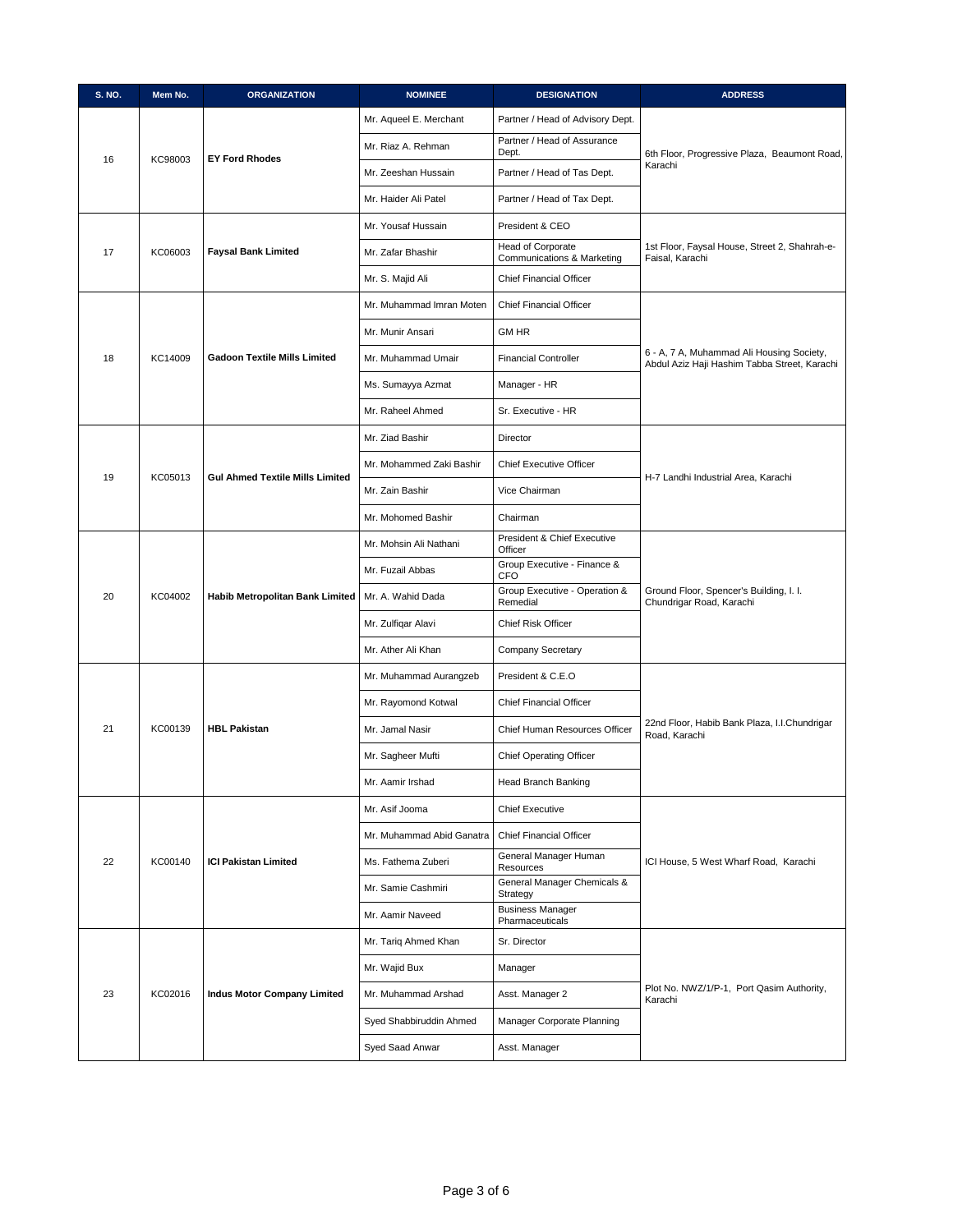| <b>S. NO.</b> | Mem No. | <b>ORGANIZATION</b>                                     | <b>NOMINEE</b>            | <b>DESIGNATION</b>                                       | <b>ADDRESS</b>                                                                     |
|---------------|---------|---------------------------------------------------------|---------------------------|----------------------------------------------------------|------------------------------------------------------------------------------------|
|               |         |                                                         | Mr. Sohail R. Bhojani     | <b>Chief Executive Officer</b>                           |                                                                                    |
|               |         |                                                         | Mr. Khawar Bari           | Director Marketing & Sales                               |                                                                                    |
| 24            | KC00141 | International Industries Limited                        | Mr. M. Riaz Moazzam       | <b>GM Operations</b>                                     | 1st Floor, 101, Beaumont Plaza, 10, Beaumont<br>Road, Karachi                      |
|               |         |                                                         | Syed Ghazanfar Ali Shah   | Divisional Manager Supply Chain                          |                                                                                    |
|               |         |                                                         | Mr. Zain Kamal Chinoy     | Head of Global Sales                                     |                                                                                    |
|               |         |                                                         | Dr. Zaki Rashidi          | Chairman, FBA                                            |                                                                                    |
|               |         |                                                         | Dr. Imtiaz Arif           | Director, Gulshan Campus                                 |                                                                                    |
| 25            | KC00030 | <b>Igra University</b>                                  | Dr. Irfan Hameed          | Registrar                                                | Defence View, Shaheed-e-Millat Road (Ext.),<br>Karachi                             |
|               |         |                                                         | Dr. Syed Ali Raza         | Director, North Campus                                   |                                                                                    |
|               |         |                                                         | Dr. Athar Iqbal           | Director, Airport Campus                                 |                                                                                    |
|               |         |                                                         | Mr. Javed Ahmed           | Managing Director & CEO                                  |                                                                                    |
|               |         |                                                         | Mr. Omer Farooq           | <b>Chief Financial Officer</b>                           |                                                                                    |
| 26            | KC08004 | Jubilee Life Insurance Company<br>Limited               | Mr. Sohail Fakhar         | Group Head - Corporate,<br>Marketing & Administration    | 2nd Floor, 74/1-A, Lalazar, M.T. Khan Road,<br>Karachi                             |
|               |         |                                                         | Mr. Shan Rabbani          | <b>GH</b> - Retail Operations<br>Investments & Actuarial |                                                                                    |
|               |         |                                                         | Mr. Tazeen Shahid         | Group Head - HR                                          |                                                                                    |
|               |         | <b>K-Electric</b>                                       | Mr. Aqib Salam            | Head of Employee Relations                               |                                                                                    |
|               |         |                                                         | Ms. Naaz Khan             | Chief Strategy Officer                                   | K.E House, 39-B, Sunset Boulevard, Phase-II                                        |
| 27            | KC09002 |                                                         | Mr. Muhammad Rizwan Dalia | Chief People Officer                                     | (Ext), D.H.A, Karachi                                                              |
|               |         |                                                         | Ms. Faiza Savul           | Head of Centre of Expertise                              |                                                                                    |
|               |         |                                                         | Mr. Khurram Ashfaq        | MD                                                       | Khas House, K-2/3, 2/4, & 2/5, Ch. Khaliq-Uz-<br>Zaman Road, Main Clifton, Karachi |
|               |         |                                                         | Mr. Haseeb Ashfaq         | Partner                                                  |                                                                                    |
| 28            | KC17023 | Khas Textile Mills (Pvt.) Limited                       | Mr. Nabeel Ashfaq         | Director                                                 |                                                                                    |
|               |         |                                                         | Mr. Muneeb Ashfaq         | Director                                                 |                                                                                    |
|               |         |                                                         | Mr. Javaid Iqbal          | Group CFO                                                |                                                                                    |
|               |         |                                                         | Mr. M. Ghalib Nishter     | President                                                |                                                                                    |
|               |         |                                                         | Mr. Faisal Mehmood        | Manager Organizational Learning<br>& Development         | 94-West, 4th Floor, Amir Plaza, Jinnah Avenue                                      |
| 29            | LC08002 | Khushhali Bank Limited                                  | Mr. Umer Farooq           | Head of Operation                                        | Blue Area, Islamabad                                                               |
|               |         |                                                         | Mr. Saleem Akhtar Bhatti  | <b>Chief Financial Officer</b>                           |                                                                                    |
|               |         |                                                         | Mr. Amir Jamil Abbasi     | Senior Partner                                           |                                                                                    |
|               |         |                                                         | Mr. Saqib Masood          | Partner                                                  |                                                                                    |
| 30            | KC17004 | KPMG Taseer Hadi & Co.,<br><b>Chartered Accountants</b> | Mr. Nadeem Shahab         | Partner                                                  | First Floor, Sheikh Sultan Trust Building No. 2,<br>Beaumont Road, Karachi         |
|               |         |                                                         | Mr. Amyn Malik            | Partner                                                  |                                                                                    |
|               |         |                                                         | Mr. Abdul Rauf            | <b>Executive Director</b>                                |                                                                                    |
|               |         |                                                         | Mr. Noman Hasan           | <b>Executive Director</b>                                |                                                                                    |
|               |         |                                                         | Mr. Amin Ganny            | <b>Chief Operating Officer</b>                           |                                                                                    |
| 31            | KC00171 | <b>Lucky Cement Limited</b>                             | Mr. Atif Kaludi           | Director Finance and Chief<br><b>Financial Officer</b>   | 6-A, Mohammad Ali Housing Society, A. Aziz<br>Hashim Tabba Street, Karachi         |
|               |         |                                                         | Mr. Faisal Mahmood        | SDGM Finance & Company<br>Secretary                      |                                                                                    |
|               |         |                                                         | Mr. Zain-ul-Abideen       | Head of Corporate<br>Communications                      |                                                                                    |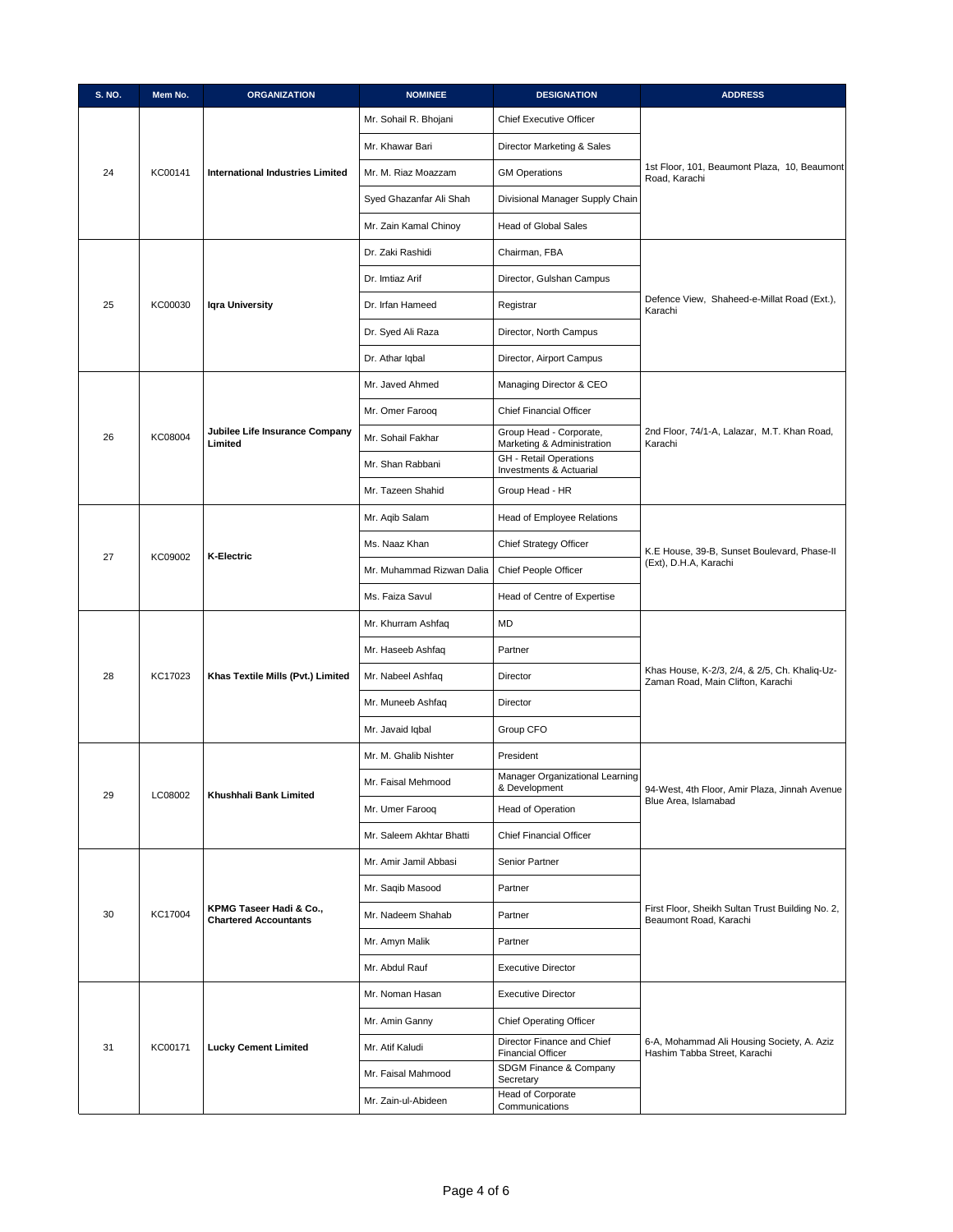| S. NO. | Mem No. | <b>ORGANIZATION</b>                                | <b>NOMINEE</b>                 | <b>DESIGNATION</b>                                    | <b>ADDRESS</b>                                                            |
|--------|---------|----------------------------------------------------|--------------------------------|-------------------------------------------------------|---------------------------------------------------------------------------|
|        |         |                                                    | Mr. Faheem Haider              | MD / CEO                                              |                                                                           |
|        |         |                                                    | Mr. Assad Rabbani              | GM Corporate Affairs / CS                             |                                                                           |
| 32     | LC16005 | <b>Mari Petroleum Company</b><br>Limited           | Mr. Muhammad Asif              | <b>GM Finance</b>                                     | 21 Mauve Area, 3rd Road, G-10/4, Islamabad                                |
|        |         |                                                    | Mr. Muhammad Aqib Anwer        | <b>GM Business Development</b>                        |                                                                           |
|        |         |                                                    | Brig Abdul Ghaffar Khan        | GH Human Resource                                     |                                                                           |
|        |         |                                                    | Mr. Irfan Siddiqui             | President & C.E.O                                     |                                                                           |
|        |         |                                                    | Mr. Ariful Islam               | Deputy CEO & Executive<br>Director                    |                                                                           |
| 33     | KC05006 | <b>Meezan Bank Limited</b>                         | Mr. Shabbir Hamza<br>Khandwala | <b>Chief Financial Officer</b>                        | Meezan House, C-25, Estate Avenue, S.I.T.E,<br>Karachi                    |
|        |         |                                                    | Mr. Khalid Zaman Khan          | Group Head Human Resource, L<br>& D                   |                                                                           |
|        |         |                                                    | Mr. Muhammad Abdullah<br>Ahmed | Group Head Corporate Banking                          |                                                                           |
|        |         |                                                    | Syed Saiful Islam              | Head of Finance & Control                             |                                                                           |
| 34     | LC04001 | <b>Nestle Pakistan Limited</b>                     | Mr. Ali Sadozai                | General Counsel & Company<br>Secretary                | 308, Upper Mall, P. O. Box 874 Lahore                                     |
|        |         |                                                    | Mr. Waqar Ahmad                | Head of Corporate Affairs                             |                                                                           |
|        |         |                                                    | Mr. Shahid Salim Khan          | Managing Director / CEO                               |                                                                           |
|        |         |                                                    | Mr. Irtiza Ali Qureshi         | <b>Chief Financial Officer</b>                        |                                                                           |
| 35     | LC05002 | Oil & Gas Development Company<br>Limited           | Mr. Muhammad Aamir Salim       | ED (Petroserv)                                        | OGDCL House, Plot No.3, Jinnah Avenue,<br>Blue Area, Islamabad            |
|        |         |                                                    | Mr. Muhammad Anas Farook       | ED (Finance)                                          |                                                                           |
|        |         |                                                    | Mr. Ahmed Hayat Lak            | Company Secretary / General<br>Manager (Legal Service |                                                                           |
|        |         |                                                    | Mr. Asghar Abbas               | Director & Head of Packaging                          | P.O. Amer Sidhu, Shahrah-e-Roomi, Lahore                                  |
|        |         | <b>Packages Limited</b>                            | Mr. Adi J Cawasji              | <b>Company Secretary</b>                              |                                                                           |
| 36     | LC00031 |                                                    | Mr. Khurrum Raza Bakhtayari    | <b>Chief Financial Officer</b>                        |                                                                           |
|        |         |                                                    | Mr. Nayab Baig                 | Group Head of HR                                      |                                                                           |
|        |         |                                                    | Mr. Moin Raza Khan             | Managing Director & C.E.O                             |                                                                           |
|        |         |                                                    | Dr. Fareeq Iqbal Siddiqui      | Deputy Managing Director<br><b>Technical Services</b> |                                                                           |
| 37     | KC00148 | Pakistan Petroleum Limited                         | Mr. Abid Ashfaque Malick       | Deputy Managing Director, Asset<br>Operations (Actg.) | 4th Floor, P.I.D.C. House, Dr. Ziauddin Ahmed<br>Road, Karachi            |
|        |         |                                                    | Mr. Mohammad Khalid<br>Rehman  | Chief Financial Officer                               |                                                                           |
|        |         |                                                    | Mr. Muhammad Afzal Siddiqui    | General Manager Human<br>Resources                    |                                                                           |
|        |         |                                                    | Syed Muhammad Taha             | Managing Director & CEO                               |                                                                           |
|        |         |                                                    | Mr. Shehryar Omar              | CCO                                                   |                                                                           |
| 38     | KC00149 | Pakistan State Oil Company<br><b>Limited (PSO)</b> | Mr. Mohsin A. Mangi            | <b>CSO</b>                                            | P.S.O. House, Khayaban-e-Iqbal, Clifton,<br>Karachi                       |
|        |         |                                                    | Mr. Mian Usman                 | CMI&O                                                 |                                                                           |
|        |         |                                                    | Mr. Zeeshan Haider             | CFO                                                   |                                                                           |
|        |         |                                                    | Syed Ali Akbar                 | Managing Director & CEO                               |                                                                           |
| 39     | LC00033 | <b>Pakistan Tobacco Company</b><br>Limited         | Syed Asad Ali Shah             | Head of Legal and External<br>Affairs                 | Serena Business Complex, Khayaban-e-<br>Suhrwardy, PO Box 2549, Islamabad |
|        |         |                                                    | Syed Masood Abbas Jaffery      | Chief Executive Officer                               |                                                                           |
|        |         |                                                    | Mr. Mustafa Jafar              | COO                                                   |                                                                           |
| 40     | KC17028 | <b>Shabbir Tiles &amp; Ceramics</b><br>Limited     | Mr. Waquas Ahmed               | <b>Director Sales</b>                                 | 15th Milestone, National Highway Landhi,<br>Karachi                       |
|        |         |                                                    | Mr. Tafveez Amin               | Director HR                                           |                                                                           |
|        |         |                                                    | Mr. Ovais Jamani               | Company Secretary                                     |                                                                           |
|        |         |                                                    |                                |                                                       |                                                                           |